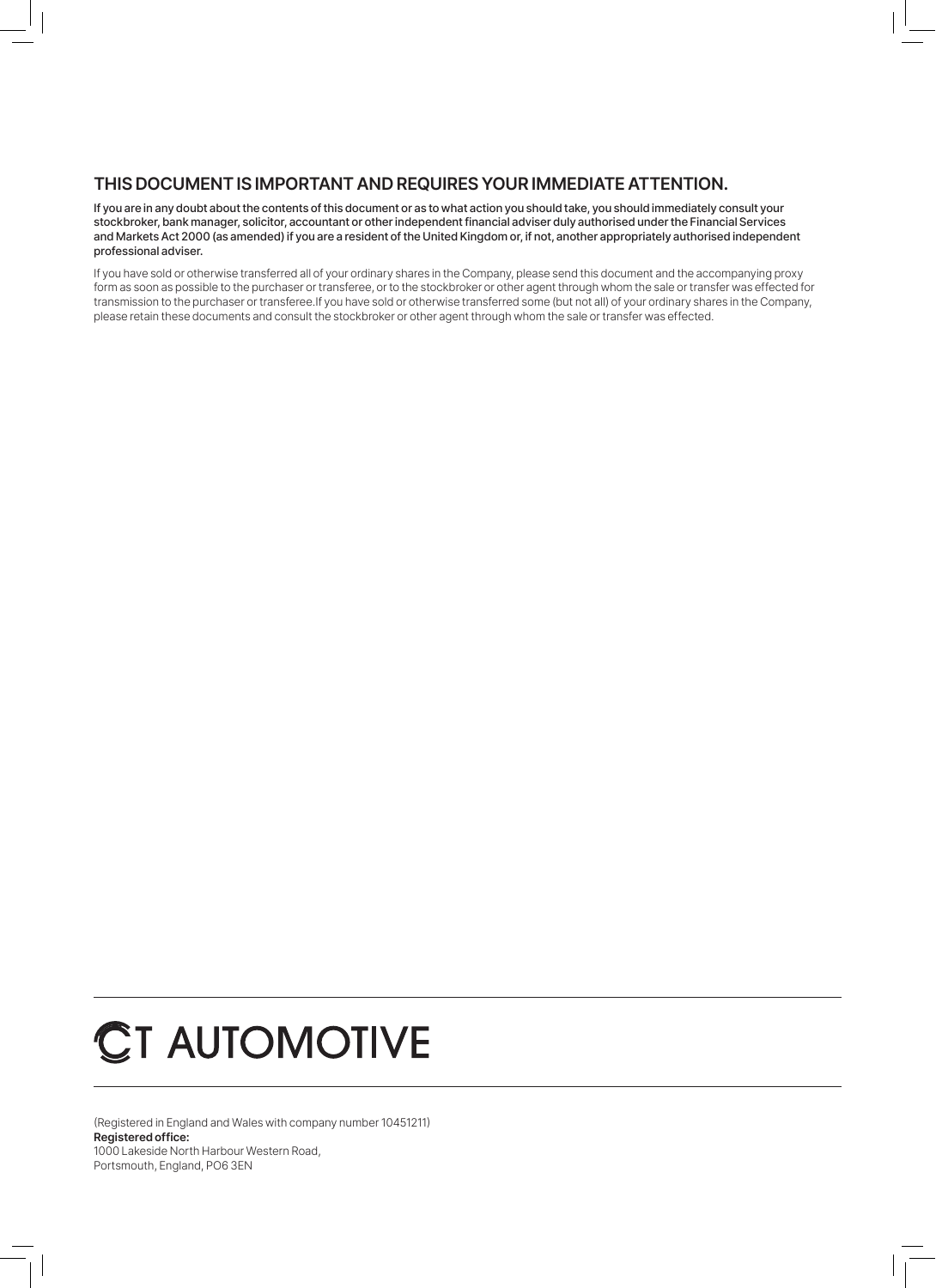$\equiv$  $\frac{1}{\sqrt{2}}$ 

 $\sqrt{\frac{1}{1-\frac{1}{1-\frac{1}{1-\frac{1}{1-\frac{1}{1-\frac{1}{1-\frac{1}{1-\frac{1}{1-\frac{1}{1-\frac{1}{1-\frac{1}{1-\frac{1}{1-\frac{1}{1-\frac{1}{1-\frac{1}{1-\frac{1}{1-\frac{1}{1-\frac{1}{1-\frac{1}{1-\frac{1}{1-\frac{1}{1-\frac{1}{1-\frac{1}{1-\frac{1}{1-\frac{1}{1-\frac{1}{1-\frac{1}{1-\frac{1}{1-\frac{1}{1-\frac{1}{1-\frac{1}{1-\frac{1}{1-\frac{1}{1-\frac{1}{1-\frac{1}{1-\frac{1}{1-\frac$ 

 $\frac{1}{\sqrt{1}}$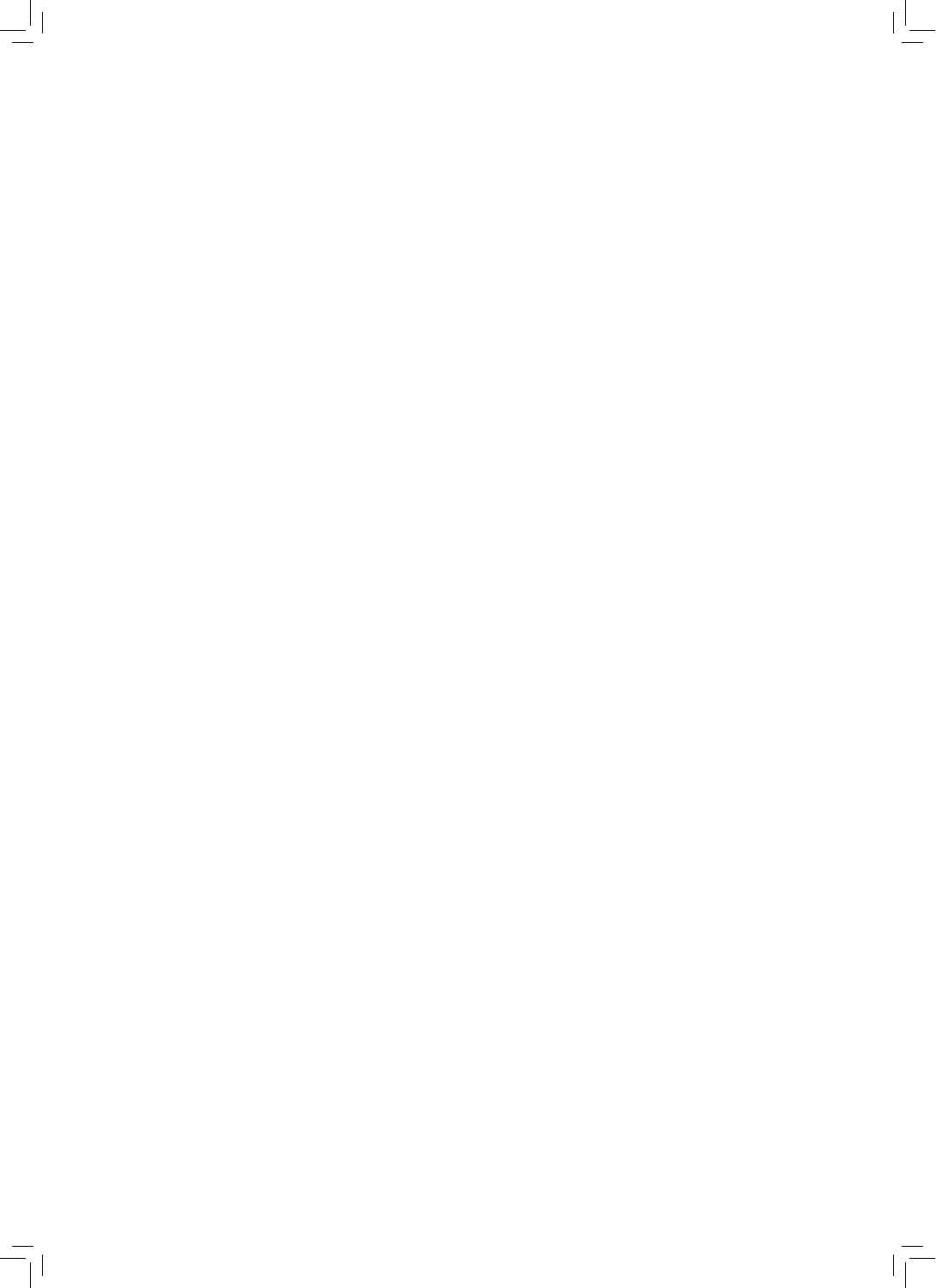# LETTER FROM THE CHAIR

1 June 2022

Dear Shareholder

#### **Notice of Annual General Meeting**

I have pleasure in sending you notice convening the Annual General Meeting of CT Automotive Group plc (the **"Company"**).The meeting will be held on Tuesday 5 July 2022 at 9.00 a.m. at Fieldfisher's offices, 9th Floor, Riverbank House, 2 Swan Lane, London EC4R 3TT. As you will see from the formal notice of meeting, there are a number of items of business to be considered, and the purpose of each resolution to be proposed is set out in the Explanatory Notes to the Resolutions.

You can vote in respect of your shareholding by attending the meeting, or by appointing one or more proxies to attend the meeting and vote on your behalf.

Proxies may be appointed by either:

- completing and returning the enclosed proxy form;
- registering at https://www.signalshares.com/ and voting online;
- using the CREST electronic proxy appointment service (for CREST members only).

In either case, the notice of appointment of a proxy should reach the Company's registrar, Link, by no later than 9.00 a.m. on 1 July 2022. Please refer to the Notes to the Notice of and the enclosed proxy form for detailed instructions.

Should shareholders wish to put questions to the Directors, these can be submitted via the investor website or by emailing David Wilkinson at media@ct-automotive.net in advance of the AGM. Any questions raised will be published on the website after the AGM, together with the results of voting.

## **How to join the virtual meeting**

You will need to visit the AGM section of our website at: https://ct-automotive.net/investors/AGM2022 using your smartphone, tablet or computer and follow the link to the webcast. You will then be prompted to enter your unique 11 digit Investor Code (IVC) including any leading zeros and 'PIN'. Your PIN is the last 4 digits of your IVC. This will authenticate you as a shareholder.

Access to the AGM will be available from 30 minutes before the start of the event, although you will not be able to submit questions until you are logged in.

Your IVC can be found on your share certificate, or Signal Shares users (www.signalshares.com) will find this under 'Manage your account' when logged in to the Signal Shares portal. You can also obtain this by contacting Link, our Registrar, by calling +44 (0) 371 277 1020\*.

If you wish to appoint someone to attend the virtual meeting on your behalf, please contact Link Group on +44 (0) 371 277 1020\* in order to obtain their IVC and PIN. It is suggested that you do this as soon as possible and at least 48 hours (excluding non-business days) before the meeting.

If your shares are held within a nominee and you wish to attend the electronic meeting, you will need to contact your nominee as soon as possible. Your nominee will need to present a corporate letter of representation to Link Group, our registrar, as soon as possible and at least 72 hours (excluding non-business days) before the meeting, in order that they can obtain for you your unique IVC and PIN to enable you to attend the electronic meeting. If you are in any doubt about your shareholding, please contact our registrar.

Questions will be invited during the meeting when formally announced by the Chair. Shareholders attending electronically may ask questions via the website by typing and submitting their question in writing via the Q&A box which is found underneath the speaker details on the left hand side of the player. Once you have typed your question, please click the 'Submit' button.

#### **Recommendation**

**Your Directors consider that the resolutions to be proposed will promote the success of the Company for the benefit of its shareholders as a whole. Accordingly, your Directors unanimously recommend that shareholders vote in favour of all of the resolutions, as they intend to do in respect of their own beneficial holdings.**

Yours faithfully

**Simon Phillips** Chair

\* Lines are open from 9.00 a.m. to 5.30 p.m. Monday to Friday, calls are charged at the standard geographic rate and will vary by provider. Calls outside the UK will be charged at the applicable international rate.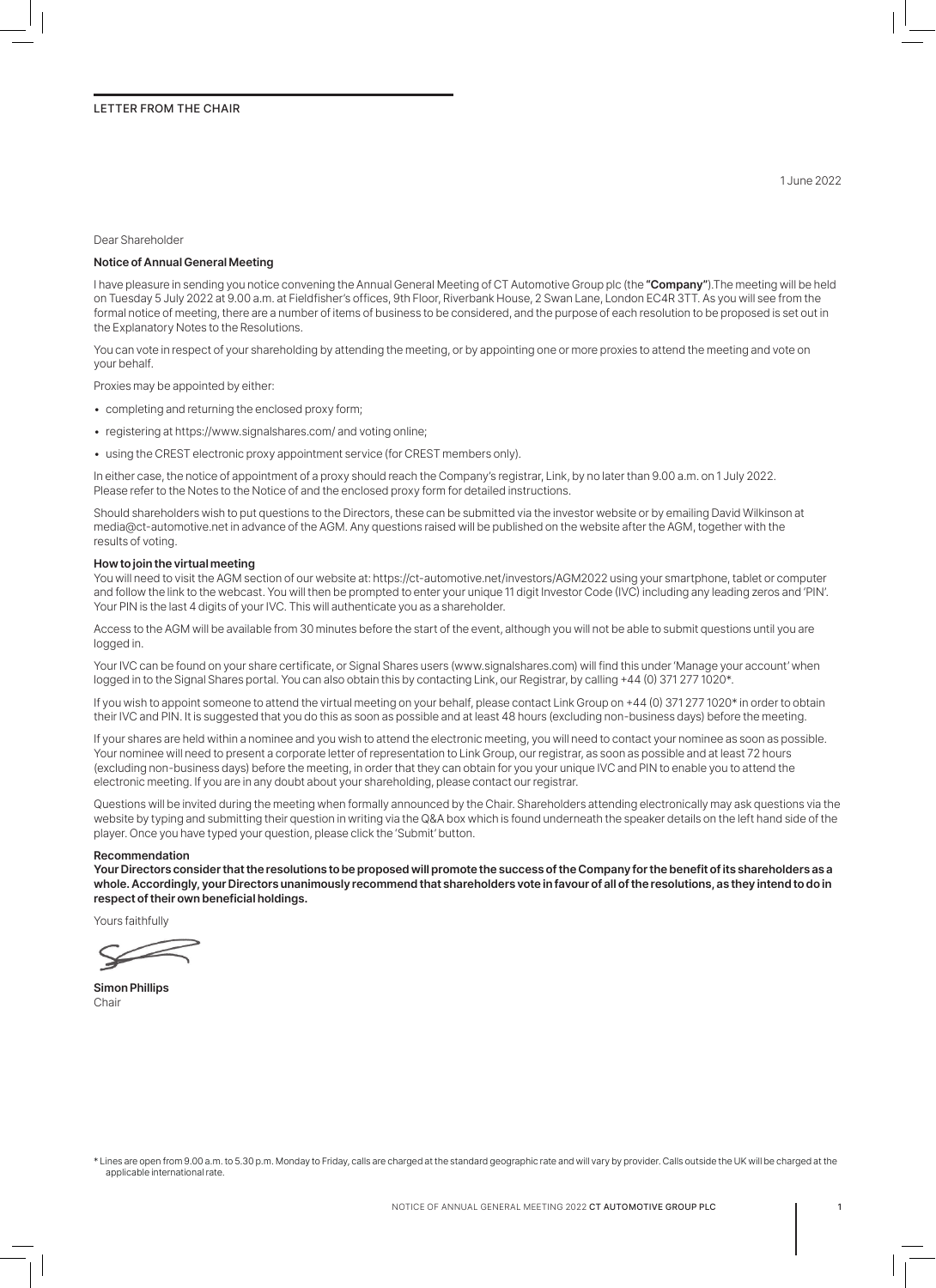# **NOTICE OF ANNUAL GENERAL MEETING**

(Registered in England and Wales with company number 10451211)

**Notice is hereby given** that the Annual General Meeting of CT Automotive Group plc (the **"Company"**) will be held on Tuesday 5 July 2022 at 9.00 a.m. at Fieldfisher's offices, 9th Floor, Riverbank House, 2 Swan Lane, London EC4R 3TT. The business of the meeting will be to consider and, if thought fit, to pass the following ordinary and special resolutions:

#### **Ordinary resolutions**

- 1. To receive the audited financial statements of the Company, the Strategic report, the Directors' report and the auditor's report for the financial year ended 31 December 2021.
- 2. To reappoint Simon Phillips, who retires and offers himself for reappointment in accordance with the Company's articles of association, as a Director of the Company.
- 3. To reappoint Scott McKenzie, who retires and offers himself for reappointment in accordance with the Company's articles of association, as a Director of the Company
- 4. To reappoint David Wilkinson who retires and offers himself for reappointment in accordance with the Company's articles of association, as a Director of the Company
- 5. To reappoint Tracey James who retires and offers herself for reappointment in accordance with the Company's articles of association, as a Director of the Company
- 6. To reappoint Francesca Ecsery, who retires and offers herself for reappointment in accordance with the Company's articles of association, as a Director of the Company
- 7. To reappoint Raymond Bench, who retires and offers himself for reappointment in accordance with the Company's articles of association, as a Director of the Company.
- 8. To reappoint BDO LLP as auditors of the Company, to hold office from the conclusion of this meeting until the conclusion of the next general meeting at which audited financial statements of the Company are laid before the Company.
- 9. To authorise the audit committee to determine the remuneration of the Company's auditors.
- 10. To authorise the Directors of the Company to generally and unconditionally for the purposes of section 551 of the Companies Act 2006 (the **"Act"**), in substitution for all previous authorisations, to exercise all the powers of the Company to allot shares in the Company and to grant rights to subscribe for or convert any security into shares in the Company (**"Rights"**) up to an aggregate nominal amount of £84,888.82; and this authorisation shall, unless previously revoked by resolution of the Company, expire on 5 July 2023 or, if earlier, at the conclusion of the Annual General Meeting of the Company to be held in 2023. The Company may, at any time before such expiry, make offers or enter into agreements which would or might require shares to be allotted or Rights to be granted after such expiry and the Directors may allot shares or grant Rights in pursuance of any such offer or agreement as if this authorisation had not expired.

#### **Special Resolution**

- 11. To empower the Directors of the Company pursuant to section 570 of the Act to allot equity securities (within the meaning of section 560 of the Act) for cash pursuant to the authorisation conferred by Resolution 10 above as if section 561 of the Act did not apply to the allotment, provided that this power shall be limited to:
	- (a) the allotment of equity securities in connection with an offer of, or invitation to apply for, equity securities made (i) to holders of ordinary shares in the Company in proportion (as nearly as may be practicable) to the respective numbers of ordinary shares held by them on the record date for such offer and (ii) to holders of other equity securities as may be required by the rights attached to those securities or, if the Directors consider it desirable, as may be permitted by such rights, but subject in each case to such exclusions or other arrangements as the Directors may deem necessary or expedient in relation to treasury shares, fractional entitlements, record dates or legal or practical problems in or under the laws of any territory or the requirements of any regulatory body or stock exchange; and
	- (b) the allotment (otherwise than pursuant to paragraph (a) above) of further equity securities up to an aggregate nominal amount of £25,466.64;

and this power shall, unless previously revoked by resolution of the Company, expire on 5 July 2023 or, if earlier, at the conclusion of the Annual General Meeting of the Company to be held in 2023. The Company may, at any time before the expiry of this power, make offers or enter into agreements which would or might require equity securities to be allotted after such expiry and the Directors may allot equity securities in pursuance of any such offer or agreement as if this power had not expired.

#### **By order of the board**

Fieldfisher Secretaries Limited Company Secretary 1 June 2022 Registered office: 1000 Lakeside North Harbour Western Road, Portsmouth, England, PO6 3EN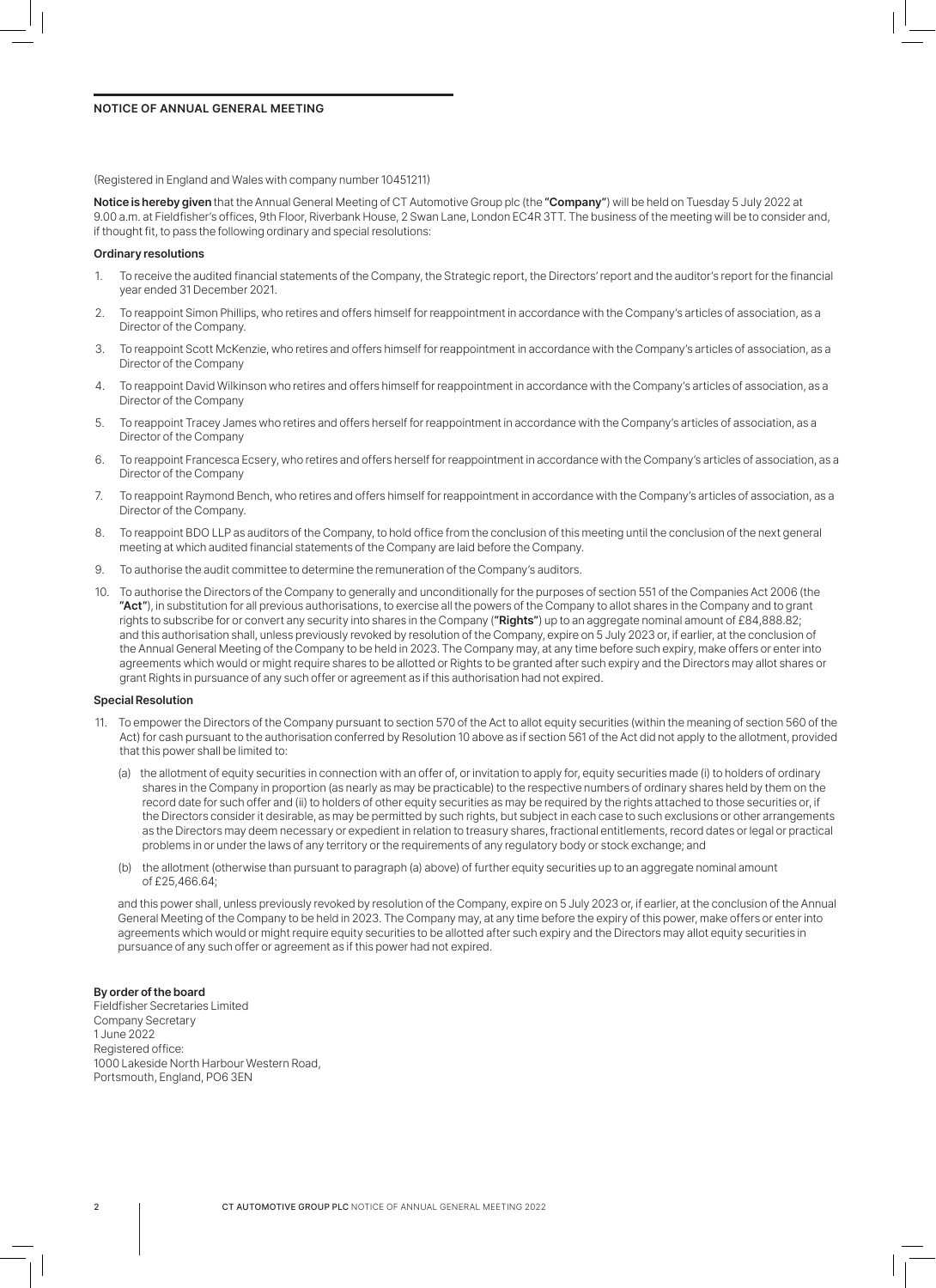# **NOTES TO THE NOTICE OF MEETING**

#### **Entitlement to attend and vote**

- 1. Pursuant to Regulation 41 of the Uncertificated Securities Regulations 2001 (as amended), the Company has specified that only shareholders entered on the register of members of the Company at 9.00 a.m. on 3 July 2022 (or in the event that this meeting is adjourned, 48 hours before the time appointed for the adjourned meeting) shall be entitled to attend and vote at the meeting in respect of the number of ordinary shares of the Company registered in their name at that time. Changes to the register after the relevant time shall be disregarded in determining the rights of any person to attend and vote at the meeting.
- 2. How to join the virtual meeting

You will need to visit the Meeting section of our website at: https://ct-automotive.net/investors/AGM2022 using your smartphone, tablet or computer and follow the link to the webcast. You will then be prompted to enter your unique 11 digit Investor Code (IVC) including any leading zeros and 'PIN'. Your PIN is the last 4 digits of your IVC. This will authenticate you as a shareholder.

Access to the Meeting will be available from 30 minutes before the start of the event, although you will not be able to submit questions until you are logged in.

Your IVC can be found on your share certificate, or Signal Shares users (www.signalshares.com) will find this under 'Manage your account' when logged in to the Signal Shares portal. You can also obtain this by contacting Link, our Registrar, by calling +44 (0) 371 277 1020\*.

If you wish to appoint someone to attend the virtual meeting on your behalf, please contact Link Group on +44 (0) 371 277 1020\* in order to obtain their IVC and PIN. It is suggested that you do this as soon as possible and at least 48 hours (excluding non-business days) before the meeting.

If your shares are held within a nominee and you wish to attend the electronic meeting, you will need to contact your nominee as soon as possible. Your nominee will need to present a corporate letter of representation to Link Group, our registrar, as soon as possible and at least 72 hours (excluding non-business days) before the meeting, in order that they can obtain for you your unique IVC and PIN to enable you to attend the electronic meeting. If you are in any doubt about your shareholding, please contact our registrar.

#### **Appointment of proxies**

- 3. A shareholder is entitled to appoint one or more proxies to exercise all or any of his or her rights to attend and to speak and vote at the meeting. A proxy need not be a shareholder of the Company. A shareholder may appoint more than one proxy in relation to the meeting provided that each proxy is appointed to exercise the rights attached to a different share or shares held by that shareholder.
- 4. The appointment of a proxy will not preclude a shareholder from attending in person at the meeting and voting if he or she wishes to do so.

#### **Appointment of proxy using the accompanying proxy form**

- 5. A proxy form is enclosed. To appoint more than one proxy, please photocopy the form. Please state each proxy's name and the number of shares in relation to which each proxy is appointed (which, in aggregate, should not exceed the number of shares held by you) in the boxes indicated on the form. Please also indicate if the proxy form is one of multiple forms being returned. All proxy forms must be signed and should be returned together in the same envelope.
- 6. To be valid, a duly completed proxy form and the power of attorney or other authority (if any) under which it is signed, or a notarially certified copy of such power or authority, must be delivered by hand or sent by post to the offices of the Company's registrars, Link Group (**"Link"**), PXS 1, Central Square, 29 Wellington Street, Leeds so as to be received not less than 48 hours (excluding non-business days) before the time fixed for the holding of the meeting or any adjournment of the meeting (as the case may be).

#### **Appointment of proxy through CREST**

- 7. CREST members who wish to appoint a proxy or proxies for the meeting, including any adjournments of the meeting, through the CREST electronic proxy appointment service may do so by using the procedures described in the CREST Manual (available via www.euroclear.com). CREST Personal Members or other CREST sponsored members, and those CREST members who have appointed a voting service provider(s), should refer to their CREST sponsor or voting service provider(s), who will be able to take the appropriate action on their behalf.
- 8. In order for a proxy appointment made using the CREST service to be valid, the appropriate CREST message (a "CREST Proxy Instruction") must be properly authenticated in accordance with Euroclear UK & International Limited's ("Euroclear") specifications and must contain the information required for such instructions, as described in the CREST Manual. The message, regardless of whether it constitutes the appointment of a proxy or is an amendment to the instruction given to a previously appointed proxy, must, in order to be valid, be transmitted so as to be received by Link (ID RA10 ) no later than 48 hours (excluding non-business days) before the time fixed for the holding of the meeting or any adjournment of the meeting (as the case may be). For this purpose, the time of receipt will be taken to be the time (as determined by the timestamp applied to the message by the CREST Applications Host) from which Link is able to retrieve the message by enquiry to CREST in the manner prescribed by CREST. After this time, any change of instructions to proxies appointed through CREST should be communicated to the appointee through other means.

\* Lines are open from 9.00 a.m. to 5.30 p.m. Monday to Friday, calls are charged at the standard geographic rate and will vary by provider. Calls outside the UK will be charged at the applicable international rate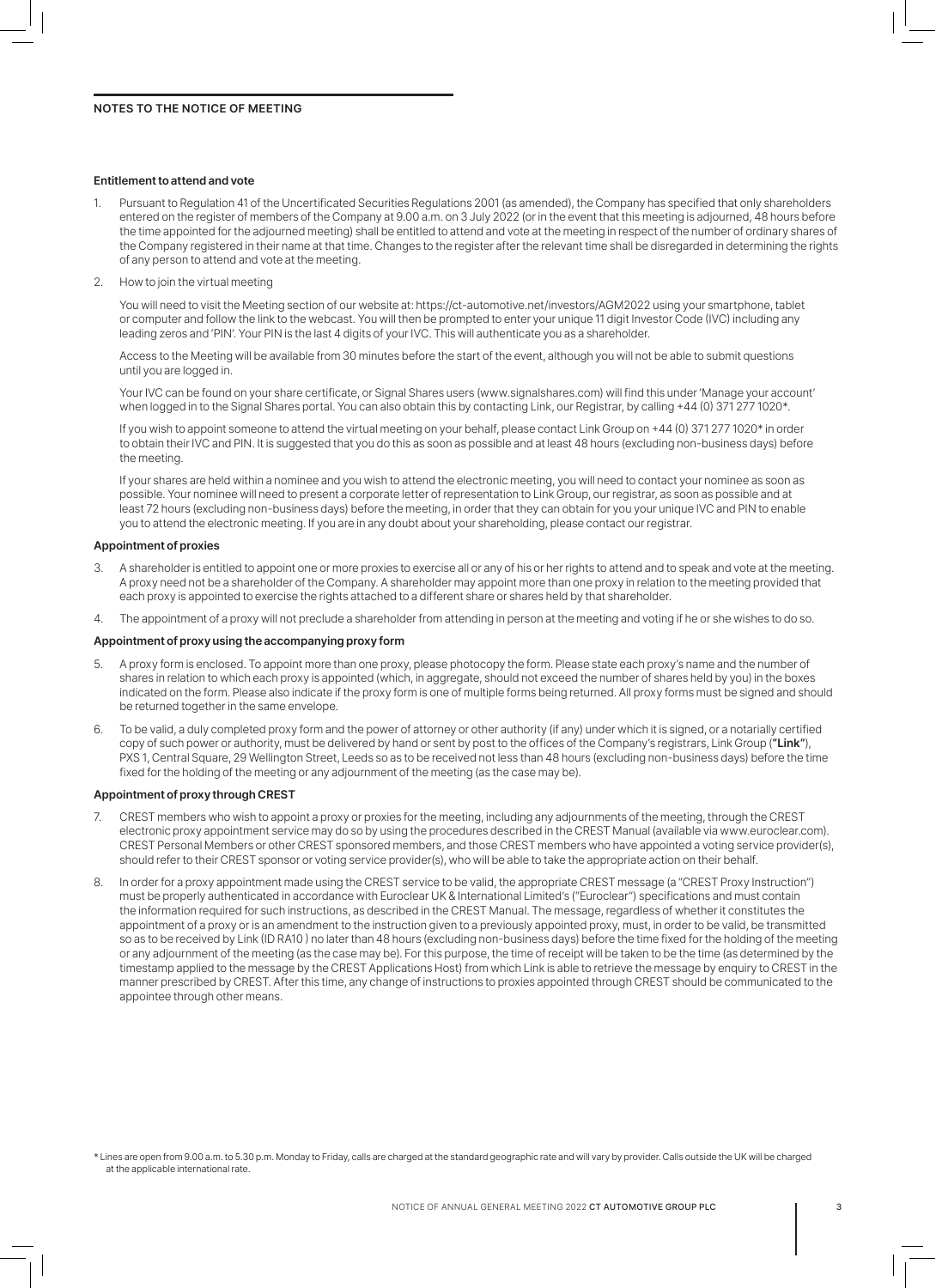- 9. CREST members and, where applicable, their CREST sponsors or voting service providers should note that Euroclear does not make available special procedures in CREST for any particular message. Normal system timings and limitations will therefore apply in relation to the input of CREST Proxy Instructions. It is the responsibility of the CREST member concerned to take (or, if the CREST member is a CREST personal member or sponsored member, or has appointed a voting service provider(s), to procure that his or her CREST sponsor or voting service provider(s) take(s)) such action as shall be necessary to ensure that a message is transmitted by means of the CREST system by any particular time. In this connection, CREST members and, where applicable, their CREST sponsors or voting service providers are referred, in particular, to those sections of the CREST Manual concerning practical limitations of the CREST system and timings.
- 10. The Company may treat a CREST Proxy Instruction as invalid in the circumstances set out in Regulation 35(5)(a) of the Uncertificated Securities Regulations 2001.

### **Changing proxy instructions**

11. To change your proxy instructions, simply submit a new proxy appointment using one of the methods set out above. Note that the cut-off time for receipt of proxy appointments also apply in relation to amended instructions; any amended proxy appointment received after the relevant cut-off time will be disregarded. If the Company receives more than one appointment of a proxy in respect of any one share, the appointment received last revokes each earlier appointment and the Company's decision as to which appointment was received last is final.

#### **Termination of proxy appointments**

12. In order to revoke a proxy appointment, you must notify the Company of the termination at least three hours before the commencement of the meeting.

#### **Joint shareholders**

13. In the case of joint shareholders, the vote of the senior who tenders a vote, whether in person (including by corporate representative) or by proxy, shall be accepted to the exclusion of the votes of the other joint shareholders. Seniority is determined by the order in which the names of the joint holders appear in the Company's register of members.

#### **Corporate representatives**

14. A corporation which is a shareholder may, by resolution of its directors or other governing body, authorise one or more persons to act as its representative at the meeting. Corporate representatives should bring with them to the meeting: (i) an original or certified copy of the resolution authorising them; or (ii) an original letter on the shareholder's letterhead, signed by an authorised signatory, confirming that they are so authorised.

### **Issued shares and total voting rights**

15. As at the date of this notice of meeting, the Company's issued share capital comprised 50,933,289 ordinary shares of £0.005 each fully paid. The Company does not hold any shares in treasury. Each ordinary share carries the right to one vote at a general meeting of the Company and, therefore, the total number of voting rights in the Company as at the date of this notice of meeting is 50,933,289.

#### **Communication**

- 16. Shareholders who have general queries about the meeting should use the following means of communication (no other methods of communication will be accepted):
	- (a) by email at enquiries@linkgroup.co.uk;
	- (b) or you may call Link on 0371 664 0391. Calls are charged at the standard geographic rate and will vary by provider. Calls outside the United Kingdom will be charged at the applicable international rate. We are open between 09:00 - 17:30, Monday to Friday excluding public holidays in England and Wales;
	- (c) in writing to the Company by email to media@ct-automotive.net.

You may not use any electronic address provided in this notice of meeting or in any related documents (including the accompanying proxy form) to communicate with the Company for any purposes other than those expressly stated.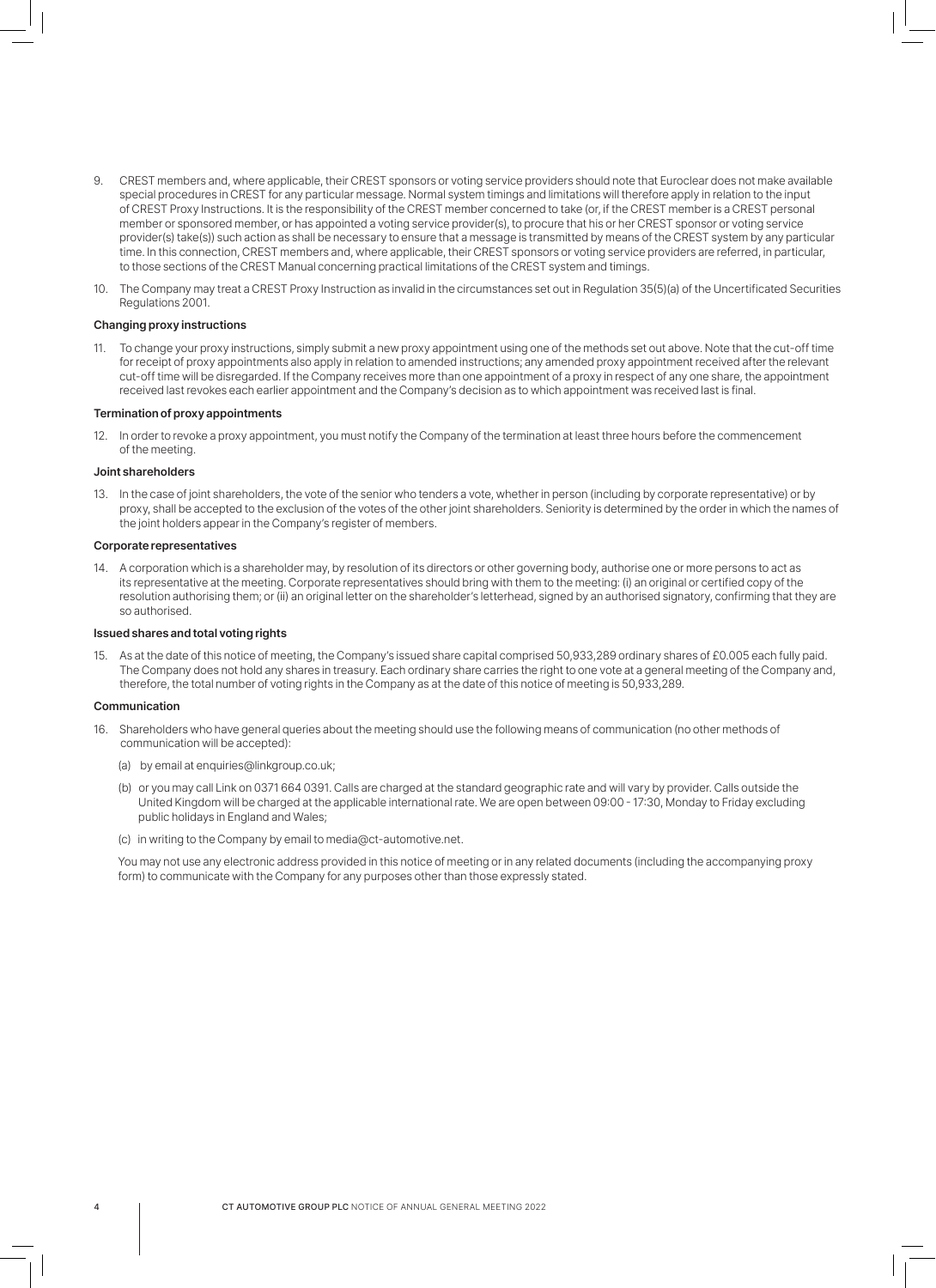# **EXPLANATORY NOTES TO THE RESOLUTIONS**

An explanation of each of the resolutions contained in the notice of meeting is set out below.

Resolutions 1 to 10 (inclusive) will be proposed as ordinary resolutions. For an ordinary resolution to be passed, more than half of the votes cast must be in favour of the resolution.

Resolution 11 will be proposed as a special resolution. For a special resolution to be passed, at least three quarters of the votes cast must be in favour of the resolution.

#### **Resolution 1: Annual financial statements and reports**

Under the Companies Act 2006 (the **"Act"**), the Directors of the Company (**"Directors"**) are required to lay before the Company in general meeting copies of its audited financial statements, the Strategic report, the Directors' report and the auditor's report for the financial year ended 31 December 2021.

#### **Resolutions 2 to 7: Retirement and reappointment of Directors**

The Company's articles of association provide that at the first Annual General Meeting of the Company, each Director shall retire and seek reappointment.

#### **Resolutions 7 and 8: Reappointment and remuneration of auditors**

At each general meeting at which financial statements are laid before the shareholders, the Company is required to appoint an auditor to hold office until the next such meeting. BDO LLP is willing to continue in office and resolution 7 will reappoint them. Resolution 8 will authorise the Audit Committee to determine the auditor's remuneration.

#### **Resolution 10: Authority to allot shares**

Under the Act, the Directors may allot shares and grant rights to subscribe for or convert any securities into shares if they are authorised to do so by shareholders in general meeting. The authorisation being sought will permit the Directors to allot shares or grant rights to subscribe for or convert any securities into shares up to an aggregate nominal amount of £84,888.82, representing approximately one third of the issued ordinary share capital of the Company as at the date of the notice of meeting. As at the date of the notice of meeting, the Company does not hold any treasury shares.

The authorisation sought under this resolution will expire at the conclusion of the next Annual General Meeting of the Company.

The Directors have no present intention to exercise this authorisation.

#### **Resolution 11: Disapplication of pre-emption rights**

This resolution disapplies the pre-emption rights under the Act which would otherwise apply on an allotment of ordinary shares, the grant of rights to subscribe for or convert any securities into ordinary shares for cash. It is limited to allotments, grants of rights:

- made in connection with rights issues or other pre-emptive offers where the ordinary shares or rights are offered first to existing shareholders in proportion (as nearly as may be practicable) to their existing holdings of ordinary shares; and
- otherwise, up to an aggregate nominal amount of £25,466.64, representing approximately one tenth of the issued ordinary share capital of the Company as at the date of the notice of meeting.

The power sought under this resolution will expire at the conclusion of the next Annual General Meeting of the Company.

Whilst the Directors have no present intention to exercise this power, they consider that having it in place would put the Company in a strong position to address any short term funding requirements in a cost effective and efficient manner, as well as to pursue potential acquisition opportunities as they arise.